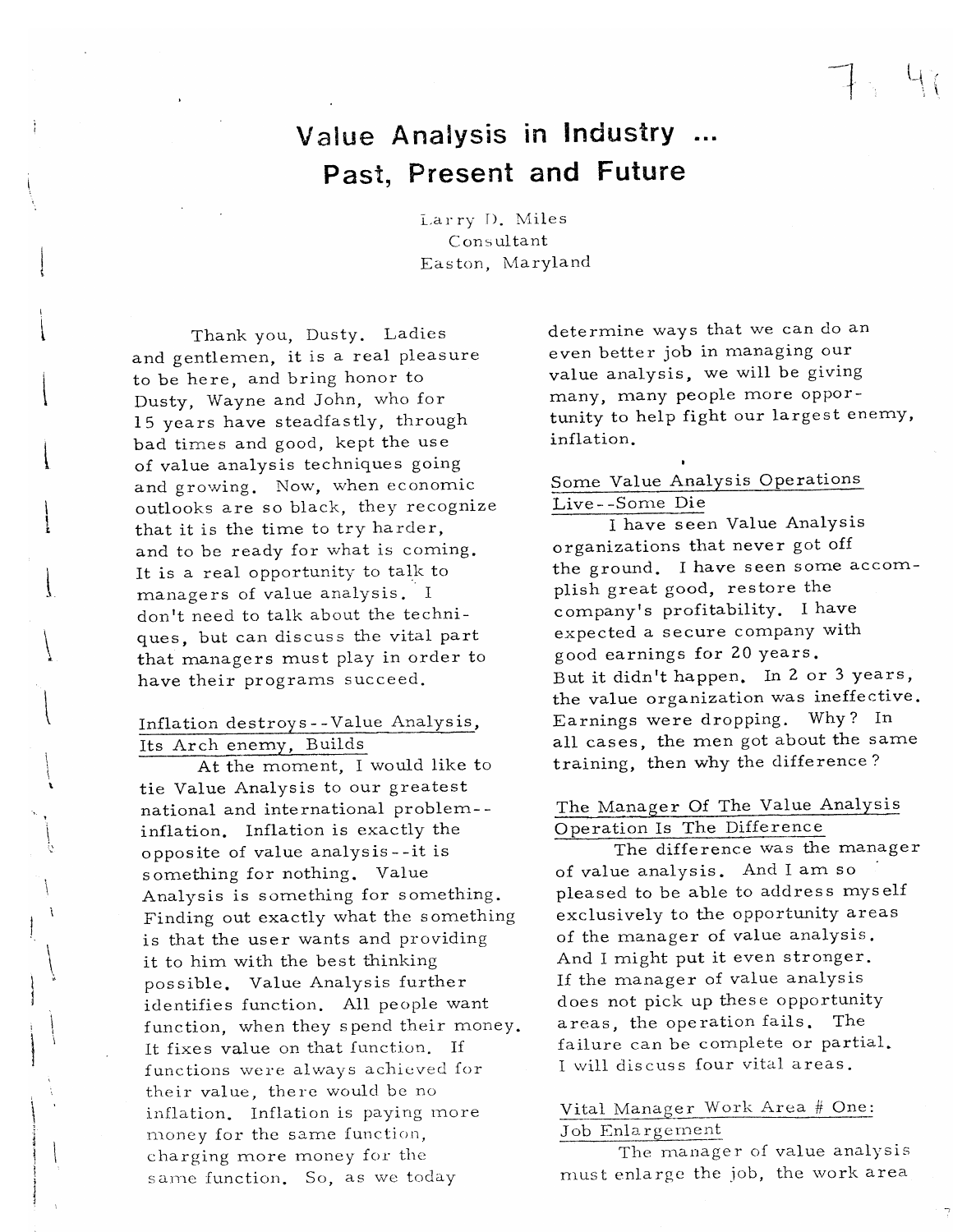for the man who has training, before he comes back into the job. Let's think of an organization very much as a jig-saw puzzle. Or maybe as a cookie sheet, The people being like gobs of cookie dough put on a sheet, it goes into the oven, and they all expand to fill the space. Very truly, in an organization, although each person has his specific duties, there are many, many things that are written out and that are not written out, and people expand to fill all the space and to do the necessary work. How often have we found, when good men take training and go back, that frictions begin right away. Why? They have so much more ability, they are trying to do more, and whatever they do, they are bumping into the people who surround them who are accus tomed to having them limit their size to the size in the jig-saw puzzle. If I could help you to have a vision, actually, of an organization as a jig-saw puzzle, and whenever you take a man out here, and here, and here, and get training for him, you look at that in your mind- - "How am I going to enlarge that so the organization will accept his full contribution when he comes back?" This, I would say, is an absolute must for the manager, if we are going to have great success, and continue to get the good from the training.

### Work Area # Two: Upward And Lateral Communications

The second area is a difficult one. The necessity to communicate. It is the job of you, as manager of value analysis, to communicate to all icvels above you, to your level, and to one level below you; that is,

the level of the men, This communication is your job. How often have I heard it said to a man, "Now, you know this (VA). You go out and communicate. You tell the people about it, " And as he tries to do *so,* if he tries diligently, they feel he is blowing his own horn. He is building his own empire. All kinds of criticisms come, because they don't understand. Communication is a lot more than just talking. So, the responsibility of this communication is definitely yours, I want to bring up a couple of things about communication **that** we develop from experience. Men are not logical, they are psychological. Therefore, in communication, logic, which I tried for years, does not make the sale, does not reach superiors. Next, feelings control plans and cause decisions. You, as the manager, are responsible to create the feelings that people have toward value analysis, toward the use of the techniques, toward the people who are doing it. Do you think that's an easy job? We cannot communicate to men's feelings by logic. We had *a* professional psychologist as a consultant. We learned that three-fourths of the job of good value analysis is in the area of people, and one-fourth is in the area of more knowledge, more technique. How, then, will we communicate, if we can't communicate by logic ? It's the task of you- -the manager,

# Work Area # Three: You Must Become And Stav Involved

It is necessary for you, as the manager of value analysis, to participate. Don't think for a minute that when you get men and train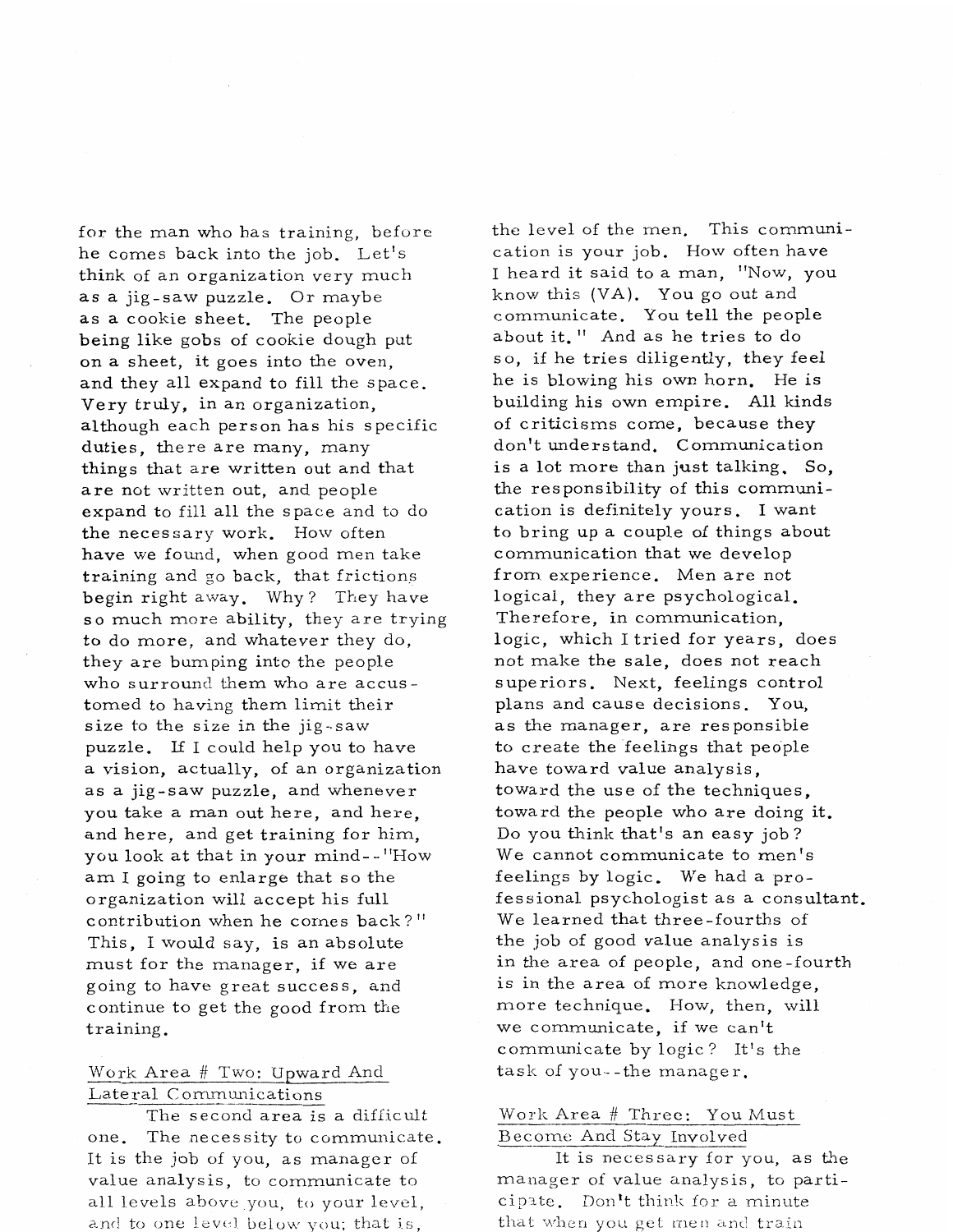them and as sign them jobs, you leave them the job. Presumably, these men are not going to be on any jobs that are not important, and on any important job, it is necessary along the way to know what is being done, and you as manager of value analysis can help in what is being done,

For example, the first step in a project is information gathering, First information on any difficult project is always drastically incomplete, and often, essential parts **are** in error, There is always the wish to get along with it, and proceed on the basis of the information that is available, even after a small penetration into it, You, as manager of value engineering, need to take a look-see, which might be 15 minutes, and it might, on a big project, be 2 hours. "Just what information have you now developed on this, prior to starting the solution of the problem? " This is not interference with the job. The men do the job, but you are responsible for it, and you are going to turn in a good job, and you must know that they are thorough in correcting information and in securing it, before they use their minds on creative solutions.

Number two step is the analysis of **the** information--what does the information mean ? Again, you will schedule a time with them. "What have you decided is the key problem? " Or "Are there several key problems ? " "Which ones have you decided to solve first?" Now, you not only know whether they have really got ahold of the problem, but you have a chance, if you do have other information, due to your more extensive experience, to bleed it into the project.

Then comes the creativity which, as you all know, is a very difficult and a very powerful thing. You will, at the end of their work on creativity, say, "All right, let's see what you have produced in creativity. I' And I don't mean just after they select "good" solutions. Let's see the whole pattern, "Let's see the range of creativity you have had, What you have probed into." You will often find, as so often happens, they are anxious to get along with **the** solution, and they haven't more **than** a third of the way explored **the** areas that should be explored, And you will lead them to do it, This will get the job done, this will increase their competence, as well.

Then, one more step, after they have decided that we will take "this" course on the project, have selected "these" two items, for example, from creativity, to pursue, then is the time **for** you to talk with them about it. "What have you decided? And why did you decide it?" It may take only a few minutes, but it gives the men the guidance, it gives them the leader ship, and it gives you a chance to communicate to others on the basis of solid happenings, and it will do the job for your men.

# Work Area # Four: (Nature's 1st Law) Adequately Propagate The Species

This one is simple, but it has taken us *a* distressingly long time to learn, "adequately pro- pagate the species. " More "deaths " have occurred because of this deficiency than all others combined, The first plan of nature is "How do we overwhelmingly propagate the species?" An oyster back in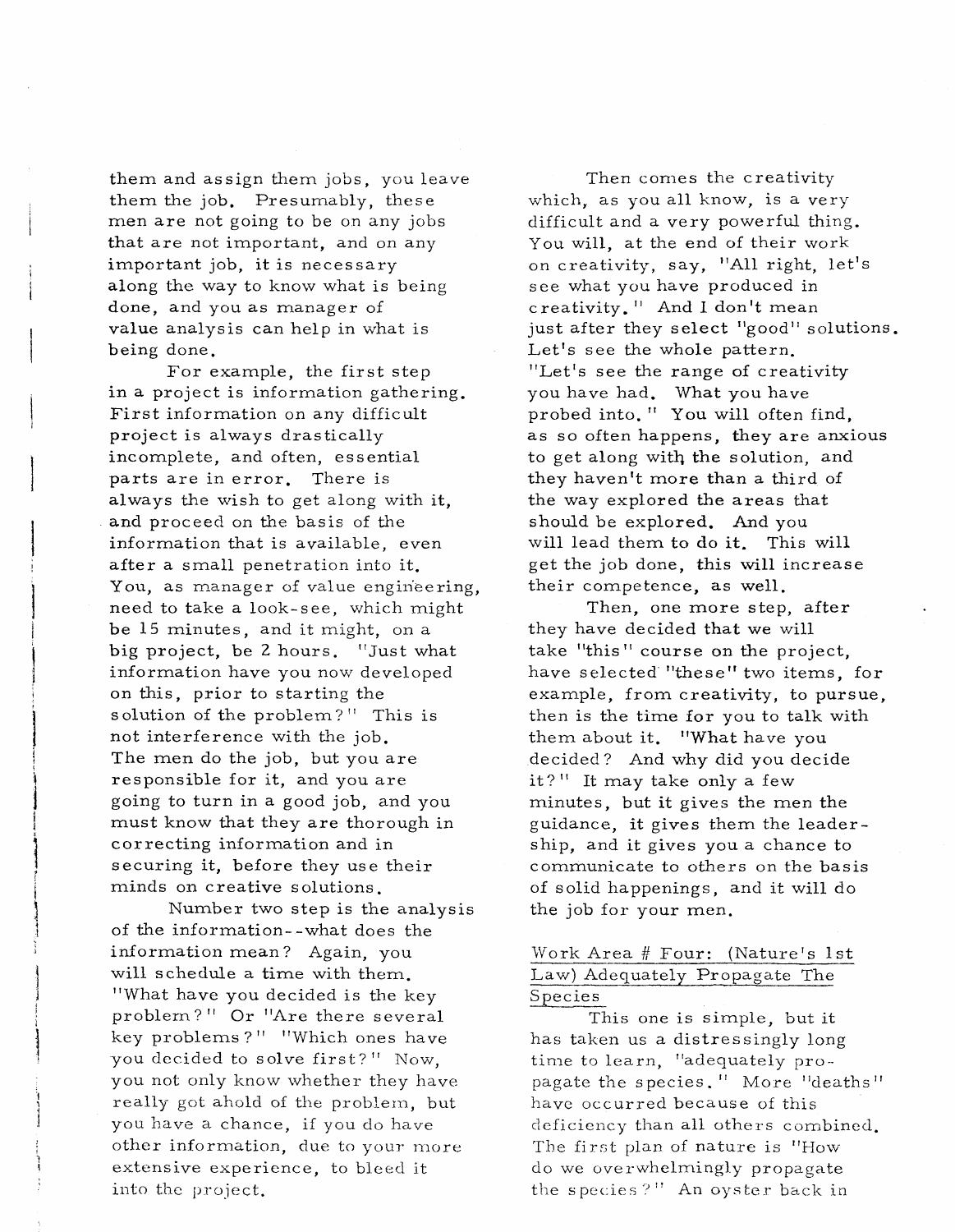Chesapeake Bay puts 6 million eggs a year into the water, and the male oyster an equivalent number of sperm. A termite will lay 10, 000 eggs a day, all fertile. Nature has provided for your continuance by putting millions of sperm per cubic centimeter in the male's secretion, Damn it! What provision have you made to propagate the species of value analysis? Do you think value analysts are going to live in your company ? And good value analysis work be done, continuously, if you haven't taken real steps to propagate the species ? Absolutely not.

How do we compare with the. other profes sions ? You don't have to propagate the species if you want an engineer. Already, the colleges have complete courses to make electrical and mechanical, hydraulic, aeronautic and others. You don't have to propagate the species if you are in the finance business, because there are colleges of finance. All you have to do is find one and hire him. But, let's don't forget, we don't have that yet. We are happy that the universities are starting to have courses, but they do not have rugged, solid, full courses that will make a man you could hire who would have the knowledge, the depth, and the variation of skills to do the job.

So, that's the number four job. Along that line, you all know that in the value analysis operation such as you will have, some men who get an opportunity will do an exceptionally good job, and they are taken off and given another job. And they should be. They climb up the ladder, become managers of this and that, and continue to do well. But what about the value

analysis unit? What does that leave the unit? In propagating the species, let's always improve it. Now, I'm a farmer. I grew up in Nebraska, actually, not too far from here. And, we would very often pay \$1, 000 to \$2, 000 for a bull. There were plenty of bull calves available for \$150. Why didn't we use them? Because we wanted to improve the species - -and it **paid**  off. What do we do in the value analysis operation as our best men become known for their competence and advance from our unit? **Alas,**  too often we look into our remaining organization. There's Joe. He had the training--but he doesn't do very well in the actual work. "He's a \$150 bull." Still, he's a resource, and we're spread thin, we'll have him "train some others. " Terrible, terrible. Downgrading. So, right in this propagating, you have to make the species better, better, better, **all** the time. Let the best men go, **yes.** But have backups and have plans to grow more excellent value analysts.

### What Is My Task As Manager Of The VA/VE Activity?

If the environment is hostile, whose job is it? It's yours. What people don't understand, they discredit. If there are complaints about the men, or one man, or the activity, whose job? It's yours. If the funds lag, whose job is it? It's yours. The responsibility of the value analysis manager, if he puts on a real program, is shocking. If others in the organization **are**  opposing the use of the value techniques, whose job is it? It's yours. If you find the scope of the men is limited in certain areas? It's your job. If you find that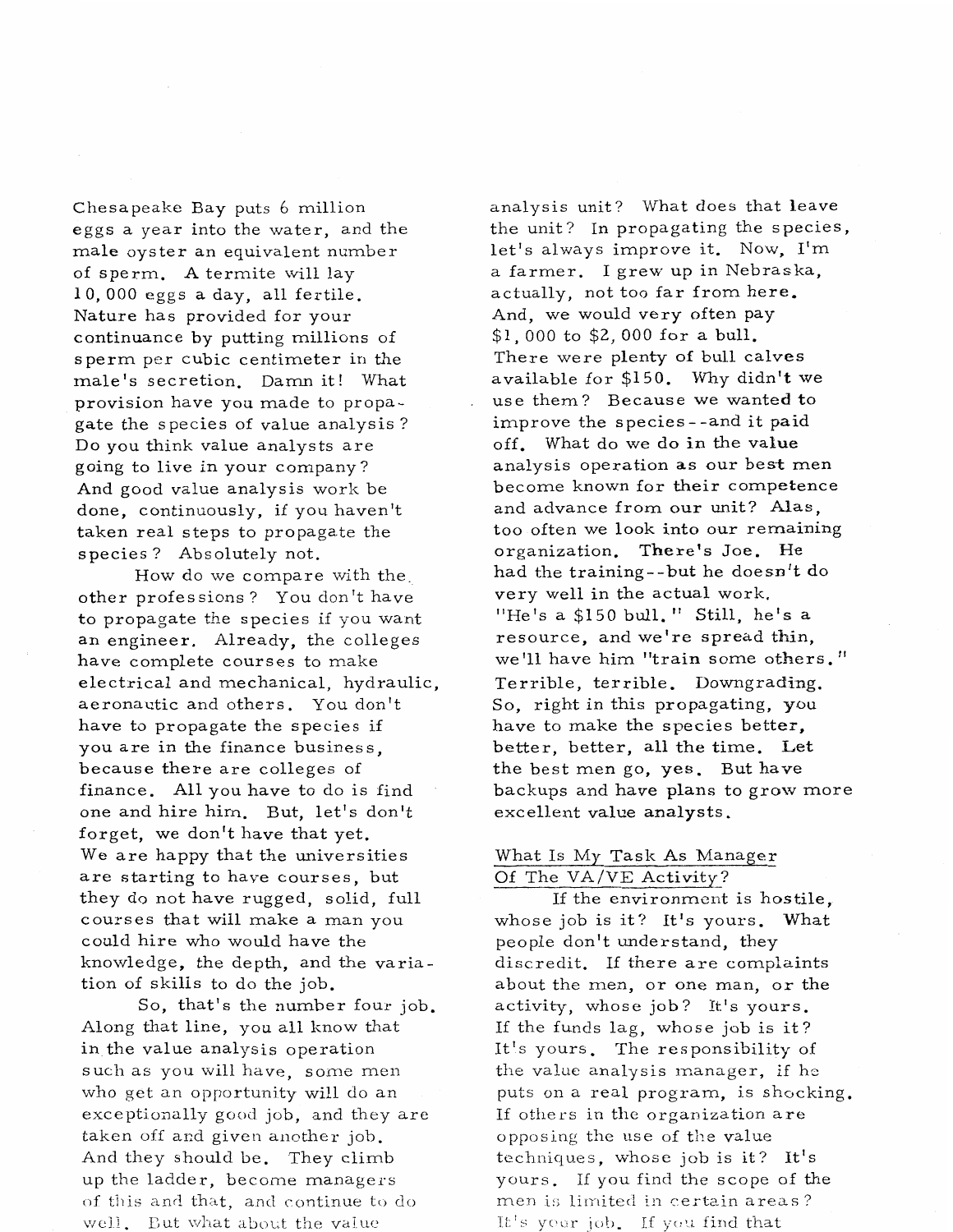they continually take your best whose job? Yours. But- yuu need some planning ahead of time to be ready for that. You hope for that and expect that. If they limit training, whose job is it? It's yours.

If, as the use of the techniques continues in an operation, they get diluted so that there is no longer good information search, good problem gelling, good creativity **and** good study of basic functions, whose job is it? The task is yours.

#### In Conclusion

I will review the four vital manager tasks. One: it is definitely your job, your minimal **task,** to enlarge the job of every man who gets these new techniques and new potential so when he gets **bacl-** on the job, he can use them without encroaching on what other people feel is their work. Two: it is your job to communicate so that people understand who they are, what they are trying to do, how they are trying to do it, how it fits into the overall pattern, and how it benefits everybody. Three: it is your job, not only to assign, but to participate, to the proper extent, with your men, so that you know exactly what they are doing and help them when they need help. Four: and, you could almost say "above all, " but the others are vital, too, it is your job to propagate the species and propagate it soundly, in a way that it is growing in capability all the time.

Ruggles: Larry said he would be very happy to answer any questions that you might have. We have maybe  $10$  minutes here that you might like to throw a question or two at him.

Cyril Tammadge, General Atomic Company, San Diego, California: Regarding your item number one, you say to enlarge the work area of the individual that is trained. By this, do you mean to provide him with increased responsibility, or increased authority, or what precisely can you see the value manager can do, **as** far as the line organization responsibility that a man has, after training ?

Miles : **Each man** in the line organization,has a certain **area**  that he has **been** accustomed to covering. He **works** in an organization, and he **does** certain things in that organization. When he comes back, if he is  $\mathbb S$  ing back into that environment, and he usually does, he will not only do **that,** but can do a lot more, besides, He will do it better. He will pick up the things that he has been doing at an earlier stage, **and** he will wind them up at a more complete stage. So, what **the** manager of value analysis **has** to do is, when the man is **taking** training, go to the manager of **that** and say, "We are going to have Joe back. Joe is going **to** have **new** skills. He is going to do things you never thought he could do." And we want to be sure that you expect that. And that you give him "space" so that he can do more work and not have frictions with his fellow people. Actually, you know, what a man believes his boss expects of him determines what he can do,

Ray Fairbank, John Deere Ottumwa Works: How can we get courses started in colleges? This is one of my goals this year, and we have nude some initial contacts, but how do we get courses started in colleges ?